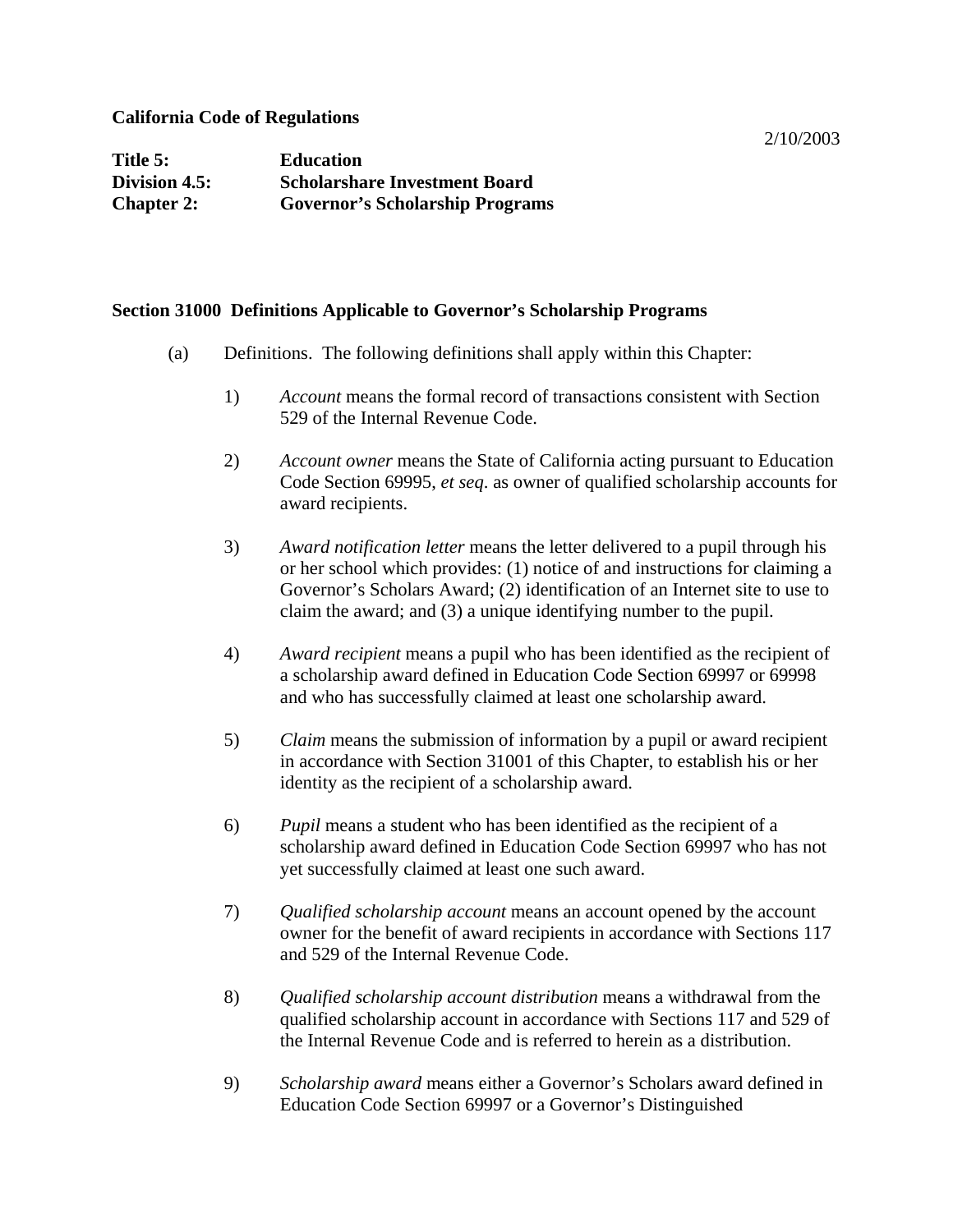Mathematics and Science Scholars award defined in Education Code Section 69998.

- 10) *Scholarshare Investment Board's designee* means the entity designated by the Scholarshare Investment Board to invest and manage funds on behalf of the account owner.
- (b) A "*written notification*," "*written request"* or "*written confirmation*" may include an electronic notification, electronic request or electronic confirmation containing an electronic signature that is acceptable under California or federal electronic signature laws.

### **Section 31001 Claiming A Scholarship Award**

- (a) Each time a pupil is notified by an award notification letter of that pupil's eligibility for a Governor's Scholars award, or at the point at which an award recipient certifies that he or she has met the requirements for a Governor's Distinguished Mathematics and Science Award, the pupil or award recipient shall provide the Scholarshare Investment Board's designee with the following information to successfully claim the award:
	- 1) the pupil's name as it appears on the award notification letter;
	- 2) the pupil's birth date;
	- 3) the pupil's Social Security number or taxpayer identification number;
	- 4) the pupil's mailing address;
	- 5) a contact telephone number;
	- 6) the unique identifying number assigned to the pupil as set forth in the award notification letter for the Governor's Scholars Award;
	- 7) a designation of the type of scholarship award claimed by the pupil or award recipient as either a Governor's Scholars award or a Governor's Distinguished Mathematics and Science Scholars award;
	- 8) a certification by the pupil or award recipient that the pupil or award recipient was enrolled in a California public school for at least twelve (12) consecutive months immediately preceding the administration of the achievement test referred to in Education Code Section 69995(d)(1) that was used as the basis for the award(s); and a statement agreeing to provide school records evidencing such attendance if requested by the Scholarshare Investment Board; and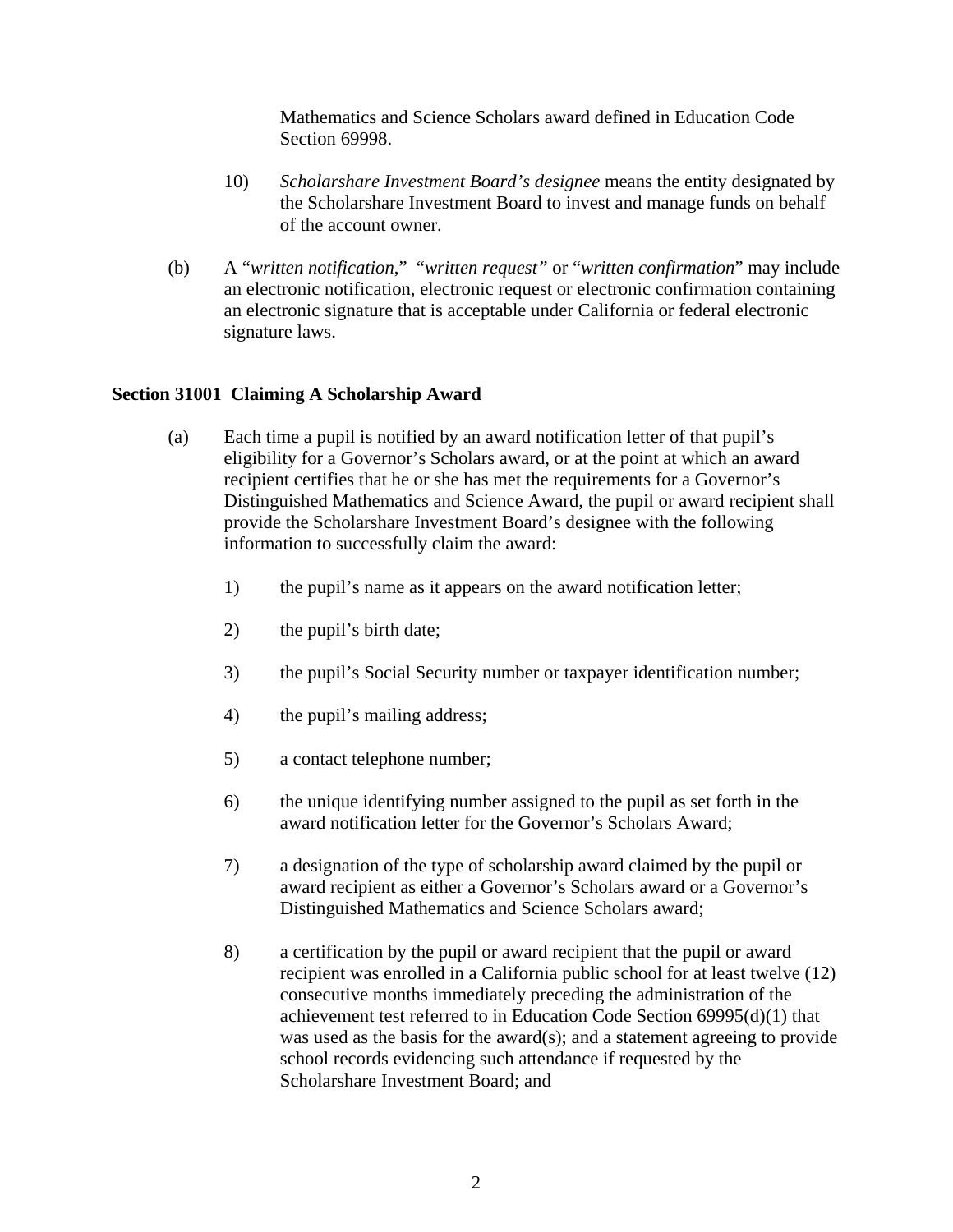- 9) a certification by the award recipient that if claiming a Governor's Distinguished Mathematics and Science Scholars Award, the award recipient has achieved the required scores, pursuant to Education Code Section 69998, on the Advanced Placement (AP) exam authorized by Education Code Section 52241, International Baccalaureate (IB) exam authorized by Education Code Section 52920 or, if applicable, the Golden State Exam (GSE) authorized by Education Code Section 60650.
- (b) Upon receipt of a claim for a Governor's Scholars award that contains in a complete manner all of the information set forth in paragraph (a) of this Section, and if all provided information matches information received from the test publisher, the Scholarshare Investment Board's designee shall establish, within thirty (30) days of receipt of such claim, a qualified scholarship account for the award recipient and send a written confirmation to the award recipient.
- (c) Upon receipt of a claim for a Governor's Distinguished Mathematics and Science award that contains in a complete manner all of the information set forth in paragraph (a) of this Section with the exception of the unique identifying number, and if the test score information provided by the test publisher matches the test score requirements specified in Sections 69997 and 69998 of Education Code or as modified by the Board of Education pursuant to Section 69998, the Scholarshare Investment Board's designee shall send a written confirmation to the award recipient within thirty (30) days.
- (d) Any scholarship award subsequent to the award recipient's first scholarship award that is successfully claimed by the award recipient, shall be maintained by the Scholarshare Investment Board's designee in the same qualified scholarship account first established for the award recipient. The Scholarshare Investment Board's designee shall provide an annual statement of account activity and interest rate to each award recipient.
- (e) If the pupil or award recipient provides information that conflicts with information provided by the State of California or the test publisher selected pursuant to Education Code Section 60642, the Scholarshare Investment Board's designee shall reject the claim and inform the pupil or award recipient that the claim cannot be processed. A pupil or award recipient whose claim is so rejected, may resubmit the claim for a scholarship award within the allowable time period specified in paragraph (h) by providing the missing or corrected information.
- (f) If, after a qualified scholarship account is established for an award recipient, it is discovered that the information referred to in paragraph (a) of this section as provided by the award recipient contains an error or conflicts with information provided by the State of California or test publisher, the Scholarshare Investment Board or its designee shall require the award recipient to provide sufficient documentation to resolve the error or conflict. If the error or conflict cannot be resolved, the Scholarshare Investment Board may require the award(s) to be forfeited pursuant to Section 31005.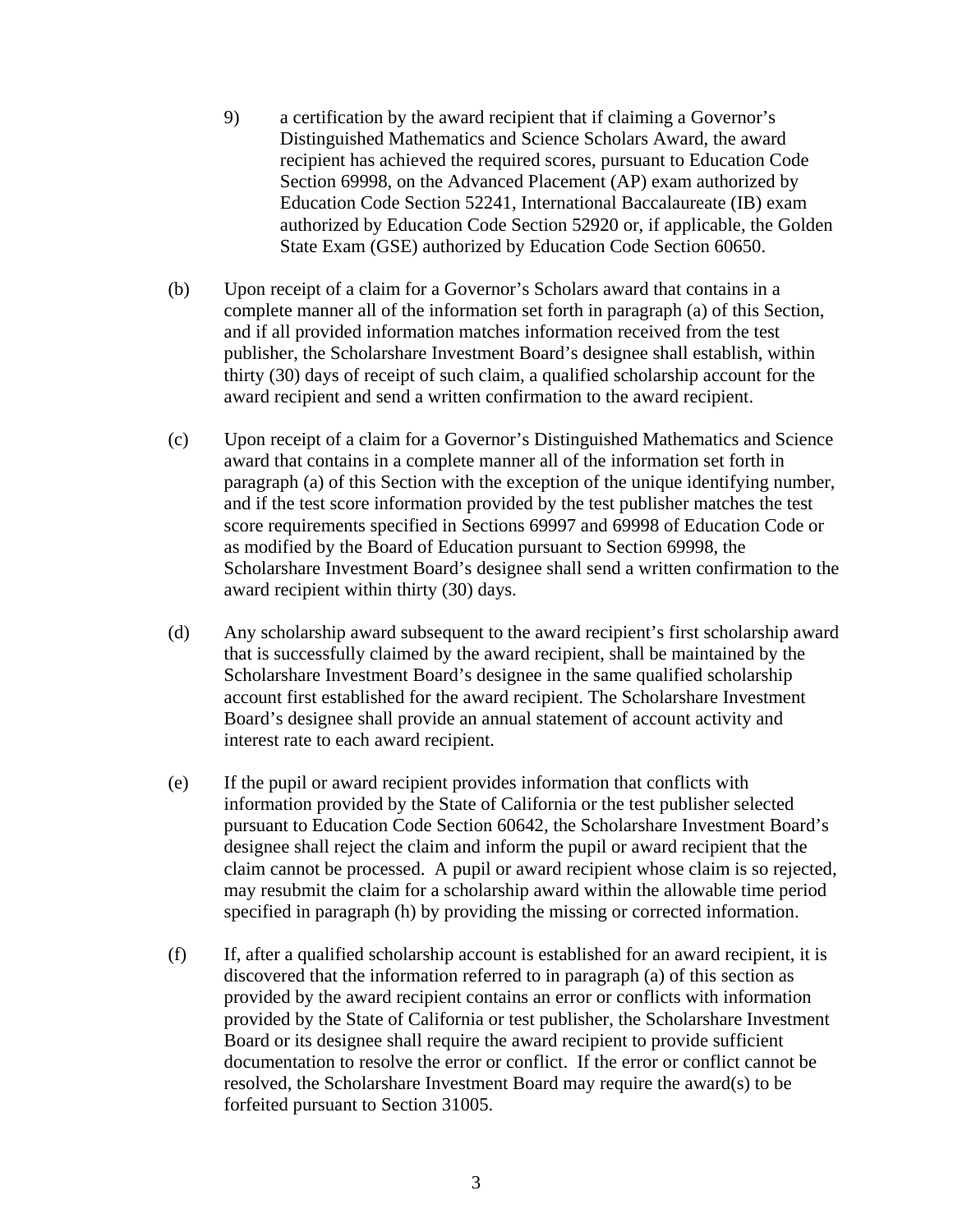- (g) The Scholarshare Investment Board or its designee shall verify the qualifying exam scores of each award recipient claiming a Governor's Distinguished Mathematics and Science Award through the respective publishers of the Advanced Placement exam, International Baccalaureate exam, and, if applicable, Golden State Exam. If the Scholarshare Investment Board's designee is unable to verify the award recipient's scores, the Scholarshare Investment Board's designee shall reject the claim and inform the award recipient that the claim cannot be processed. The award recipient whose claim is so rejected may appeal the rejection pursuant to section 31007. Such an appeal shall include a copy of the award recipient's official score report(s) from the test publisher that indicates a qualifying score.
- (h) Each pupil who is eligible to claim a Governor's Scholarship Programs Award shall claim the award by June  $30<sup>th</sup>$  following the five year anniversary of taking the achievement test referred to in Education Code Section 60640, which was used as the basis for that particular award, or lose eligibility for the award. Any funds not claimed by June  $30<sup>th</sup>$  following the five year anniversary of taking the achievement test specified in Education Code Section 60640 shall revert to the General Fund.

# **Section 31002 Ownership of Scholarship Award**

- (a) The account owner owns all scholarship awards and earnings thereon in qualified scholarship accounts until a qualified distribution is made.
- (b) An award recipient's right to claim a scholarship award is not transferable to another individual. An award recipient's right to direct a distribution is not transferable to another individual.

### **Section 31003 Accuracy of Information Assumed**

- (a) Notwithstanding any other provision in this Chapter, the Scholarshare Investment Board's designee shall rely upon the accuracy of information provided by the pupil or award recipient under Section 31001(a) unless and until it receives actual notice to the contrary from the State of California, the College Board, the International Baccalaureate Program, the test publisher selected pursuant to Section 60642, or other credible source.
- (b) Notwithstanding any other provision in this Chapter, the Scholarshare Investment Board and its designee shall rely upon the accuracy of test score information provided by the test publishers for examinations used as the basis for awards. If errors are identified with test score information, the test publisher shall provide corrections to the Scholarshare Investment Board and its designee. These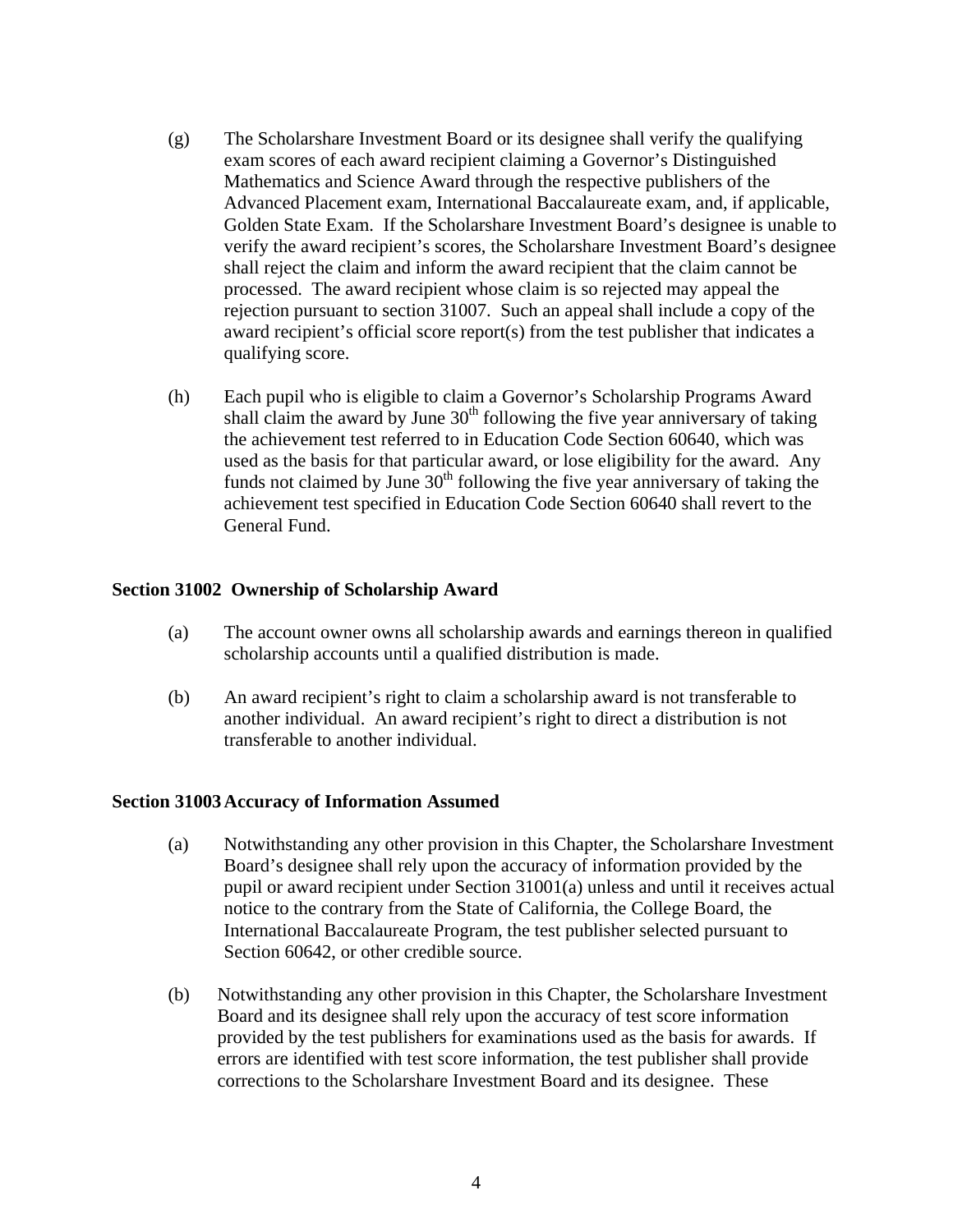corrections to the erroneous test score information shall be in the same electronic format as the original file.

## **Section 31004 Distribution Of Award**

- (a) To request distribution of funds, an award recipient shall submit a written request that provides the following information:
	- 1) the award recipient's name as it appears on the annual account statement;
	- 2) the award recipient's account number;
	- 3) the award recipient's Social Security number or taxpayer identification number;
	- 4) the award recipient's mailing address;
	- 5) the name and address of the eligible educational institution;
	- 6) the academic year for which the distribution is intended;
	- 7) the amount of qualified higher education expenses to be paid out by the distribution;
- (b) The Scholarshare Investment Board or its designee may require additional documentation prior to the distribution of funds.
- (c) A separate written request must be submitted for each distribution.
- (d) Distributions shall be made only to eligible educational institutions.
- (e) Award recipients shall provide a certification that the distribution shall be used for qualified higher education expenses, that no other request has been submitted previously for payment of the referenced qualified higher education expenses and that any portion of the distribution that is refunded to the award recipient and not used for qualified higher education expenses shall be returned to the Scholarshare Investment Board's designee in the tax year in which the refund was received by the award recipient.
- (f) Written requests for distributions shall be processed by the Scholarshare Investment Board's designee within thirty (30) days of receipt of the request or within thirty (30) days of receipt of additional documentation requested by the Scholarshare Investment Board or its designee.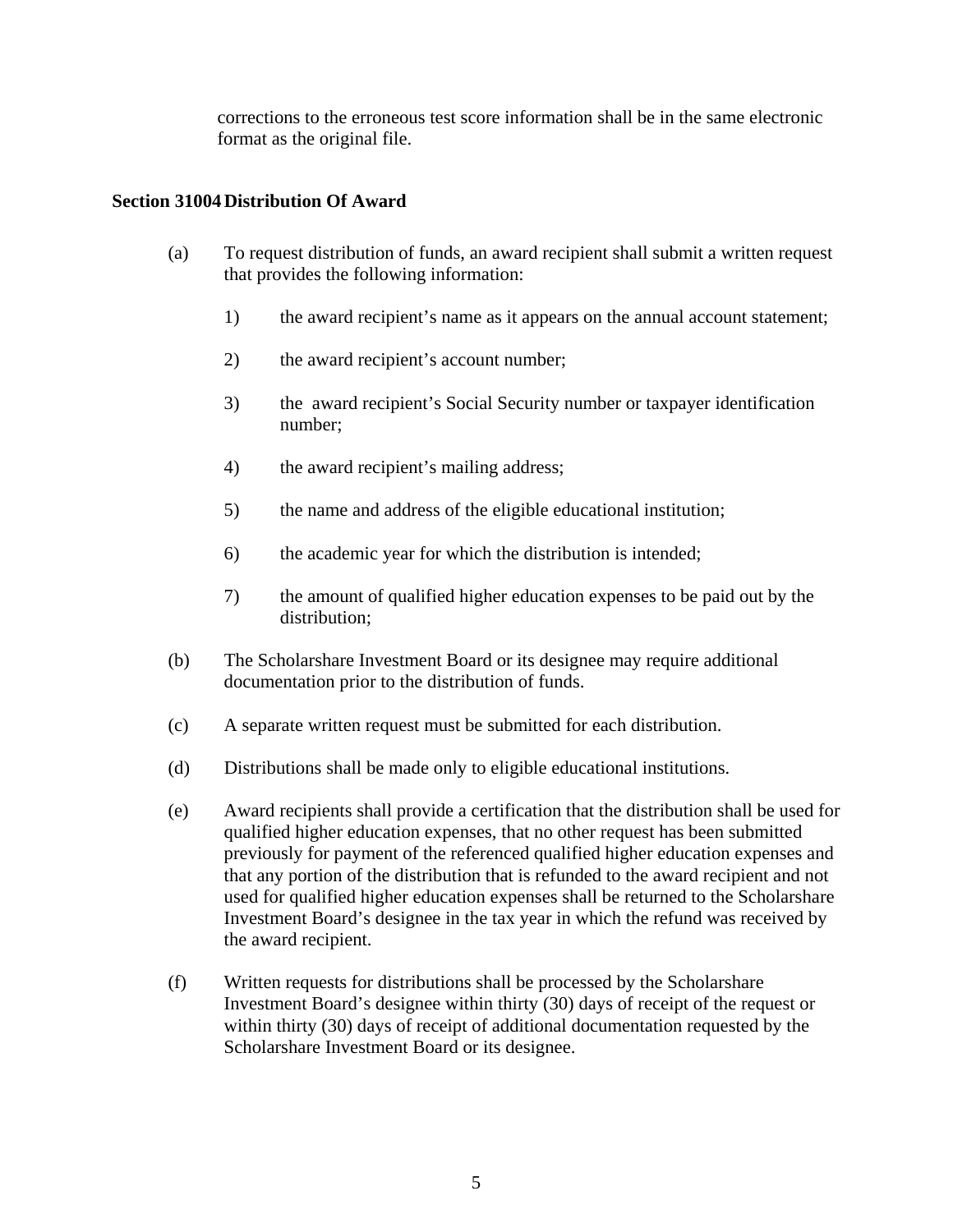## **Section 31005 Forfeiture Of Scholarship Award**

- (a) The following disqualifying events, if not disproved, will result in forfeiture by the award recipient of the scholarship award:
	- 1) the award recipient provided false or misleading information in claiming the scholarship award;
	- 2) the award recipient was wrongly identified as receiving a scholarship award;
	- 3) one or more of the award recipient's test scores used as the basis for the scholarship award were invalidated; or
	- 4) the award recipient failed to provide the documentation referred to in paragraph (f) of Section 31001 of this Chapter;
- (b) The Scholarshare Investment Board shall provide the award recipient with written notice of the disqualifying event which, if not resolved, would result in forfeiture. The written notice shall inform the award recipient that he or she has thirty (30) days from receipt of the notice to resolve the disqualifying event before a final determination of forfeiture is made by the Executive Director of the Scholarshare Investment Board and that funds will not be distributed pending resolution of the disqualifying event. If the award recipient receives an unsatisfactory final determination, the award recipient may appeal the determination pursuant to section 31007(b). Such an appeal shall be submitted within thirty (30) days of receipt of the final determination.
- (c) After a final determination of forfeiture has been issued and no appeal has been submitted or the Scholarshare Investment Board has upheld the final determination, the Scholarshare Investment Board shall direct its designee to withdraw the forfeited funds from the respective qualified scholarship account and deposit the funds into a forfeiture account within the Scholarshare Trust.

# **Section 31006 Refunds**

(a) If the award recipient receives a refund of any part of the distribution from the eligible educational institution, the award recipient shall notify the Scholarshare Investment Board's designee in writing of such amount and either provide evidence showing that the refunded amount was used for qualified higher education expenses or shall return the amount of the refund not used for qualified higher education expenses to the Scholarshare Investment Board's designee. The Scholarshare Investment Board's designee shall deposit any returned refunded amounts into the award recipient's account within the Scholarshare Trust.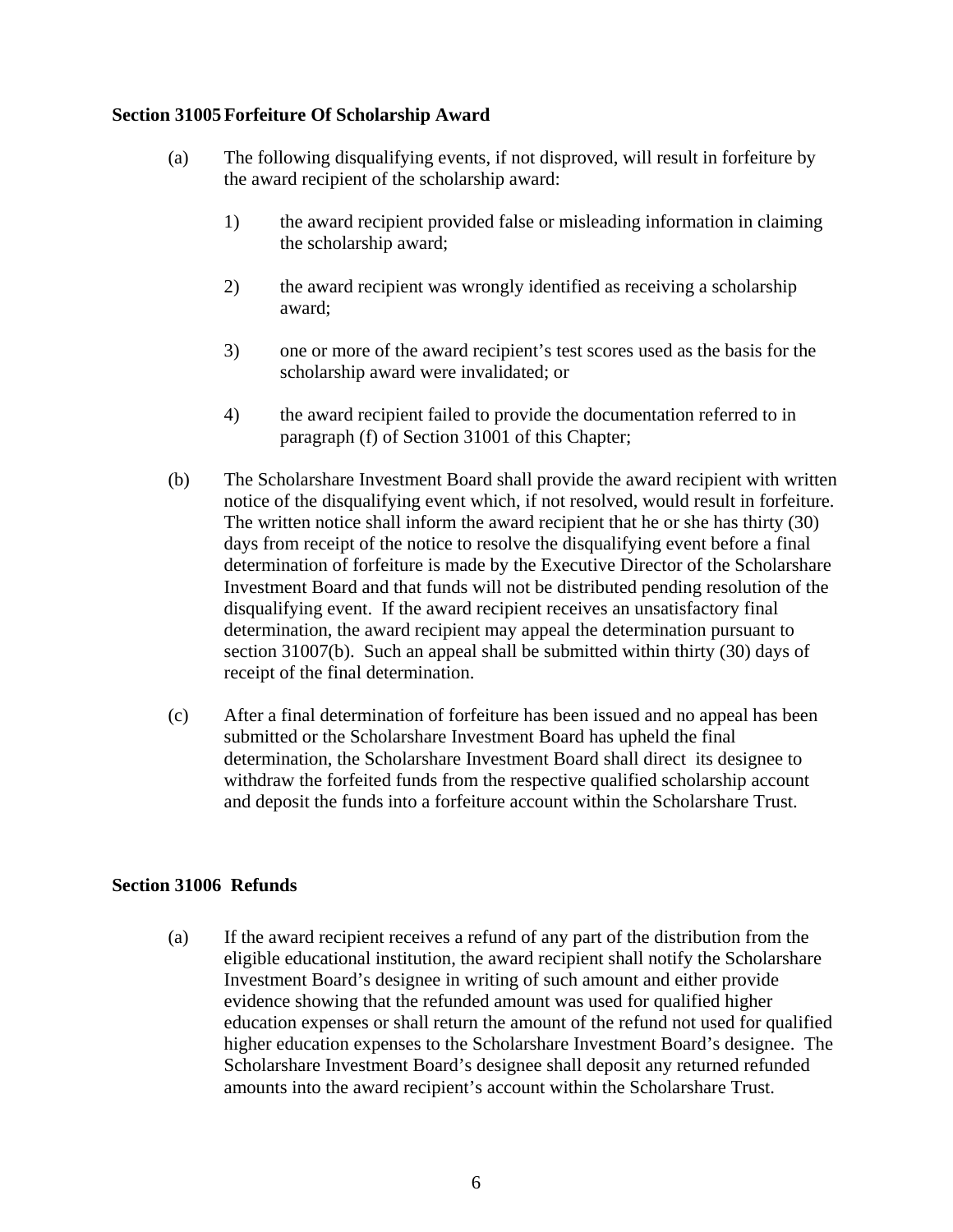- (b) If the eligible educational institution refunds any part of the award recipient's distribution to the Scholarshare Investment Board's designee, the Scholarshare Investment Board's designee shall deposit any returned refunded amounts into the award recipient's account within the Scholarshare Trust.
- (c) If a refund from the eligible educational institution to the award recipient or to the Scholarshare Investment Board's designee is based on a final determination pursuant to Section 31005, the Scholarshare Investment Board's designee shall deposit any returned or refunded amounts into a forfeiture account within the Scholarshare Trust.

### **Section 31007 The Appeals Process**

- (a) In the event that a pupil wishes to appeal an adverse decision regarding the determination of his or her eligibility to claim an award, but excluding the scoring of exams, or if a controversy arises out of the administration of an award recipient's account, that pupil or award recipient may discuss the matter informally with the Scholarshare Investment Board staff or designee. If the dispute is not resolved, that pupil or award recipient may appeal the adverse decision. Such an appeal shall be in writing, be mailed to the Scholarshare Investment Board, and shall include a signed and dated letter explaining the dispute and appropriate documentation to support the pupil's position. The Scholarshare Investment Board will mail a written decision including the reason for the decision within thirty (30) days unless SIB notifies the pupil or award recipient of a different timeline.
- (b) In the event a pupil or award recipient is not satisfied with the resulting decision, he or she may request that the dispute be reviewed by the Executive Director of the Scholarshare Investment Board. Such a request shall be in writing and shall be received by the Executive Director within thirty (30) days of receipt of the adverse decision. The Executive Director shall mail a written decision, and the reasons therefore, to the award recipient within thirty (30) days of the request for the review or such period as may be mutually acceptable.
- (c) In the event that an award recipient wishes to appeal a final determination by the Executive Director, the award recipient may request that the Scholarshare Investment Board review the decision of the Executive Director at a regularly scheduled meeting. Such a request shall be in writing and shall be received by the Scholarshare Investment Board within thirty (30) days of receipt of the adverse decision and at least thirty (30) days in advance of a scheduled meeting of the Scholarshare Investment Board. The pupil or award recipient shall provide supporting documentation that would justify a reconsideration of the Executive Director's decision. The Scholarshare Investment Board shall mail a written decision, and the reasons therefore, to the pupil or award recipient within ninety (90) days of the meeting.